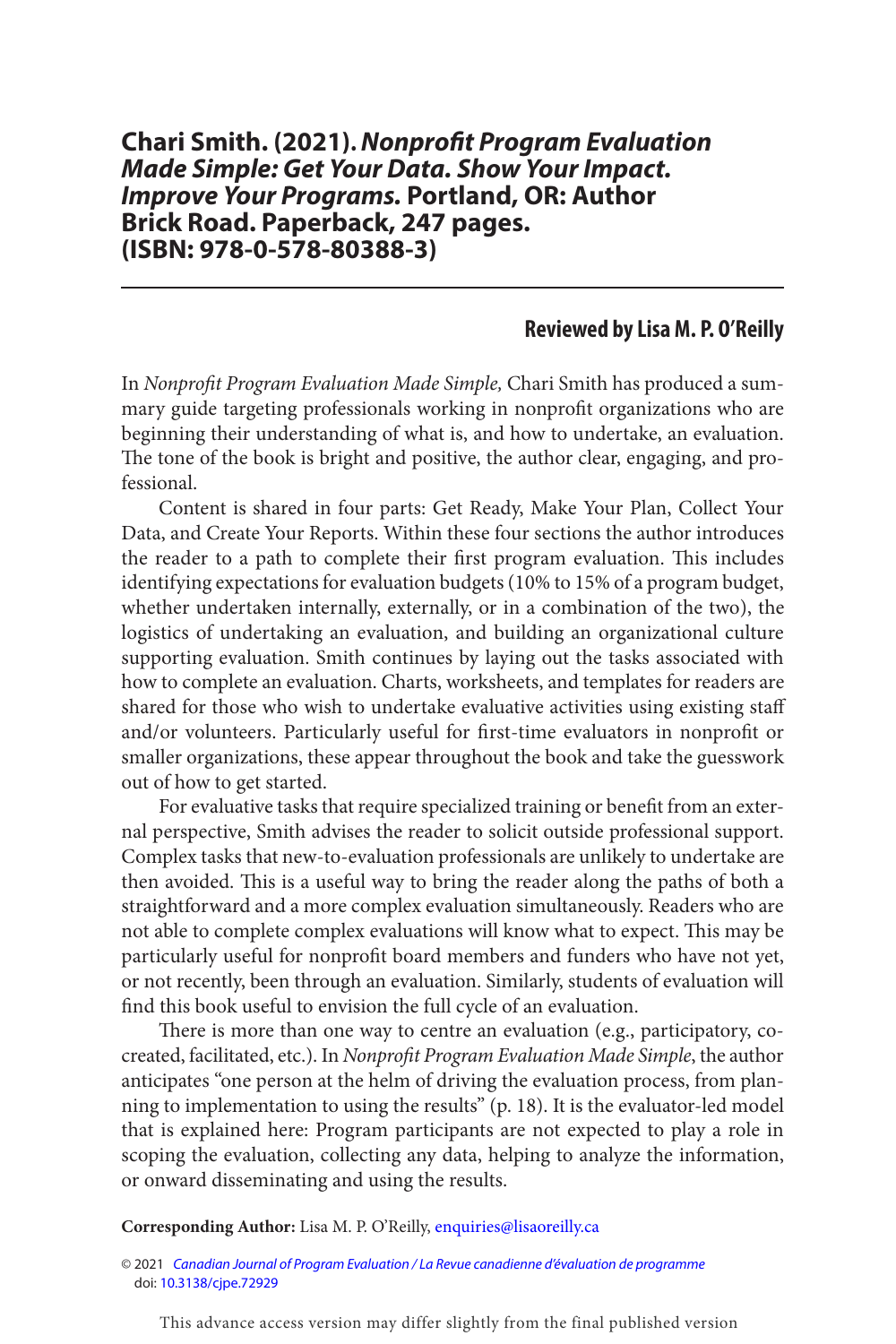Throughout the book, the author references a short list of exemplar projects that she has completed with clients who have agreed to share related materials. In using the same short list of example projects, the reader gets to know the projects and clients. These example projects are used as a shortcut by which to explain a concept, asking the reader to extrapolate from the provided example. As new ideas and steps are described, the reader is asked to anticipate what that might mean for one of the exemplar projects.

A small number of concerns with the work can be identified. More than once the author references evaluation as a fundraising tool, which may not resonate with all target audiences. There are many things one can learn in an evaluation that will lead to program improvement but that may make poor fundraising tools. Think about evidence that ongoing data collection is insufficient, that those who benefited from the program did not need the service, that those who needed the service were missed, that there was no evidence of planned outcomes, or of negative or harmful results. This is all valuable to an organization for its program design and improvement.

While ethics are included in Nonprofit Program Evaluation Made Simple— for example, the author includes sample consent forms (in Chapter 13) and emphasizes anonymity and confidentiality (p. 188) — the book would benefit from a greater emphasis on the ethical choices and considerations related to evaluation. For instance, when collecting background data and demographic data, evaluators must decide what information is really needed, confirm who owns the data, and decide how that information will be solicited, shared, stored, and analyed. These choices are not exclusively logistical and cost-related; they are also ethical. While many in the nonprofit sector can be expected to have an understanding of program ethics, I would rather have seen the author share more on how and when to incorporate those ethical practices into the evaluation. Similarly, how an evaluation may comply with local privacy and access-to-information legislation, or how to incorporate equity, diversity, and inclusion (EDI) better practices are notable by their absence.

 This book is not intended as a stand-alone piece of work, and Smith has included a companion website that is referenced throughout the book. This solves two challenges for the author: how to include multiple colour visuals and examples within a brief guide, and how to reduce the likelihood of the book becoming dated. For the reader, it means that they will want to be online with a good monitor while reviewing the materials in the book.

 My first reaction to the companion website was that it was an inspired decision on the part of the author. Readers have access to the most recent versions of the impact models, timelines, database architecture, survey design templates, permission forms, and reports available. For those who wish a closer look, they need only increase the zoom on their own monitor. As I moved through the book and wanted to read somewhere without a large monitor and wifi connection, I found this idea to be less inspired and more frustrating, particularly with visuals where the position of their content mattered, or where arrows are used. The